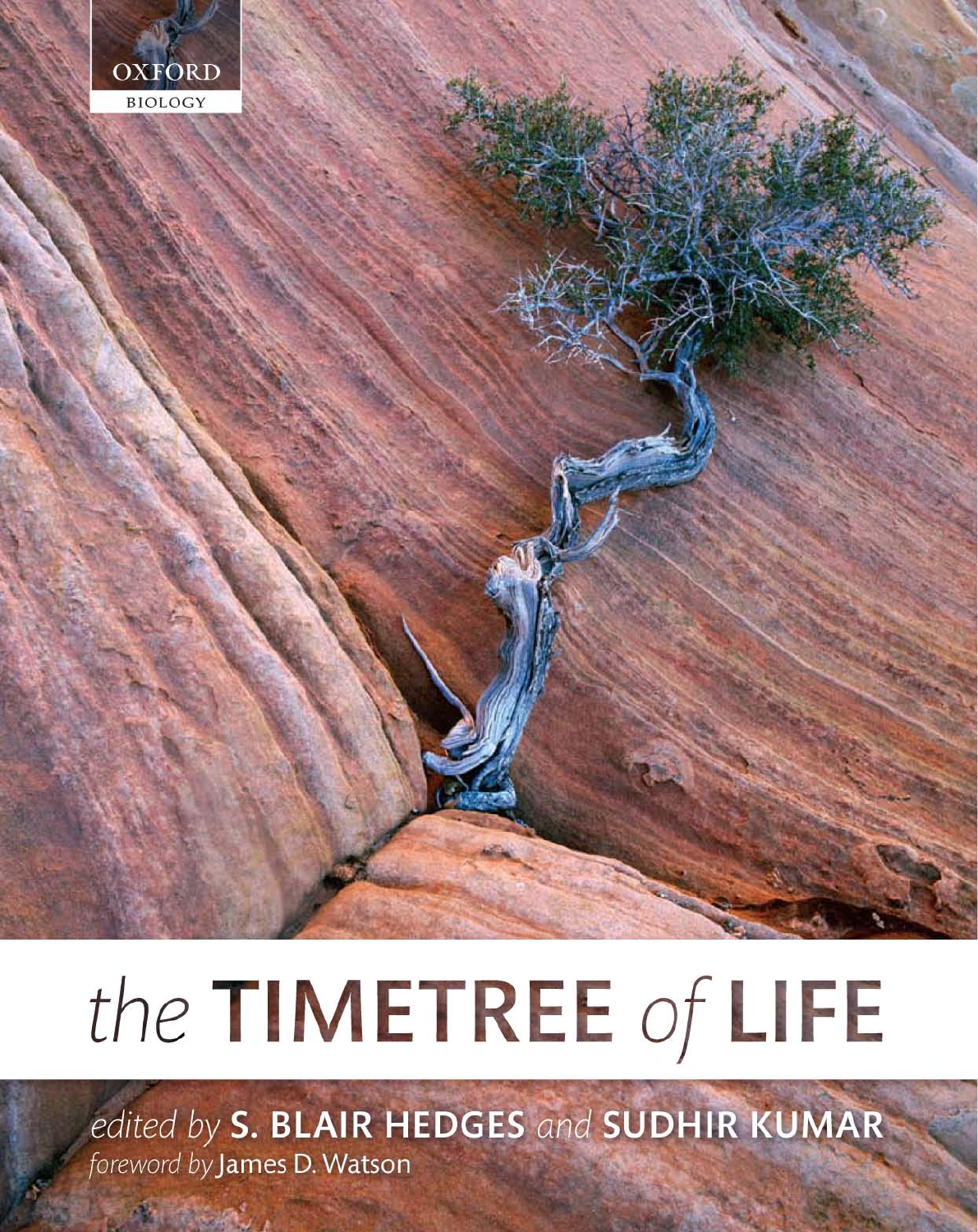# Life

## *S. Blair Hedges*

Department of Biology, 208 Mueller Laboratory, Pennsylvania State University, University Park, PA 16802-5301, USA (sbh1@psu.edu)

# Abstract

Life on Earth arose from a single source, ~4400–4200 million years ago (Ma), and quickly achieved a prokaryotic level of complexity. An initial split (~4200 Ma) led to the Superkingdoms Eubacteria and Archaebacteria. Theories for eukaryote origins fall into two classes, merger and deeproot models, with the former having broadest support. Under the two-merger model, an archaebacterium joined a eubacterium (possibly ~2700 Ma) to form the nucleus and hence first eukaryote. A subsequent merger with another eubacterium (~2000 Ma), an alphaproteobacterium, formed the mitochondrion. The one-merger model postulates that both the nucleus and mitochondrion formed at about the same time (~2000 Ma).

This is the earliest and most controversial portion of the tree of life and few details can be regarded as well established. It involves the relationships and times of origin of the three superkingdoms, Eubacteria, Archaebacteria, and Eukaryota. But the key to understanding how these earliest events unraveled is to know how eukaryotes arose and their relationship to prokaryotes. Despite the availability of hundreds of completely sequenced genomes from prokaryotes and dozens from eukaryotes, the answers are not yet in hand. New models for the origin of eukaryotes appear frequently. For ease of discussion they are classified here as merger models (1-11) and deep-root models (12, 13). The former ascribe the origin of eukaryotes to a merger between two prokaryotes whereas the latter minimize the role of mergers and instead postulate an ancient origin of eukaryotes, at least as old as the earliest divergences among living prokaryotes. The goal of this brief synopsis is to review the evidence bearing on the earliest aspects of the timetree of life. Details concerning differences among the many proposed models, as well as different points of view, can be found elsewhere (*2, 14, 15*).

Life on Earth encompasses an estimated ~1.8 million described species (*16*) and a much larger number is thought to be undescribed (>10 million species). Almost all of the described species are eukaryotes, and most of those are arthropods. Of prokaryotes, there are ~9400 recognized species of eubacteria and ~300 of archaebacteria, based on the latest compilations (*17, 145*). Some organisms have been found as deep as ~800 m below the ocean floor in subsurface sediments (18) and others (e.g., bacterial spores) have been found as high as 41 km above sea level in the atmosphere (19). The most abundant organism is probably a ubiquitous marine eubacterium (*20*) (Fig. 1).

Different authors use different names for the three major groups, and this requires an explanation. When it was first recognized that the methanogens and relatives formed a distinct group they were given the name archaebacteria, with the remainder of prokaryotes named eubacteria (21). These were appropriate names because they were given the stem ("bacteria") which indicated that they were both comprised of prokaryotes. Later they were renamed archaea and bacteria, respectively (*22*) "to avoid any connotation that eubacteria and archaebacteria are related to one another." This was done because



Fig. 1 Cryo-electron tomographic image of a marine eubacterium, *Pelagibacter ubique* (alphaproteobacteria), one of the smallest self-replicating cells (1354 genes) and most abundant of organisms (*20*). Dimensions of the cell are ~900 × 280 nm. Credits: D. Nicastro, Brandeis University, and J. R. McIntosh; cell from S. Giovannoni.

S. B. Hedges. Life. Pp. 89-98 in *The Timetree of Life*, S. B. Hedges and S. Kumar, Eds. (Oxford University Press, 2009).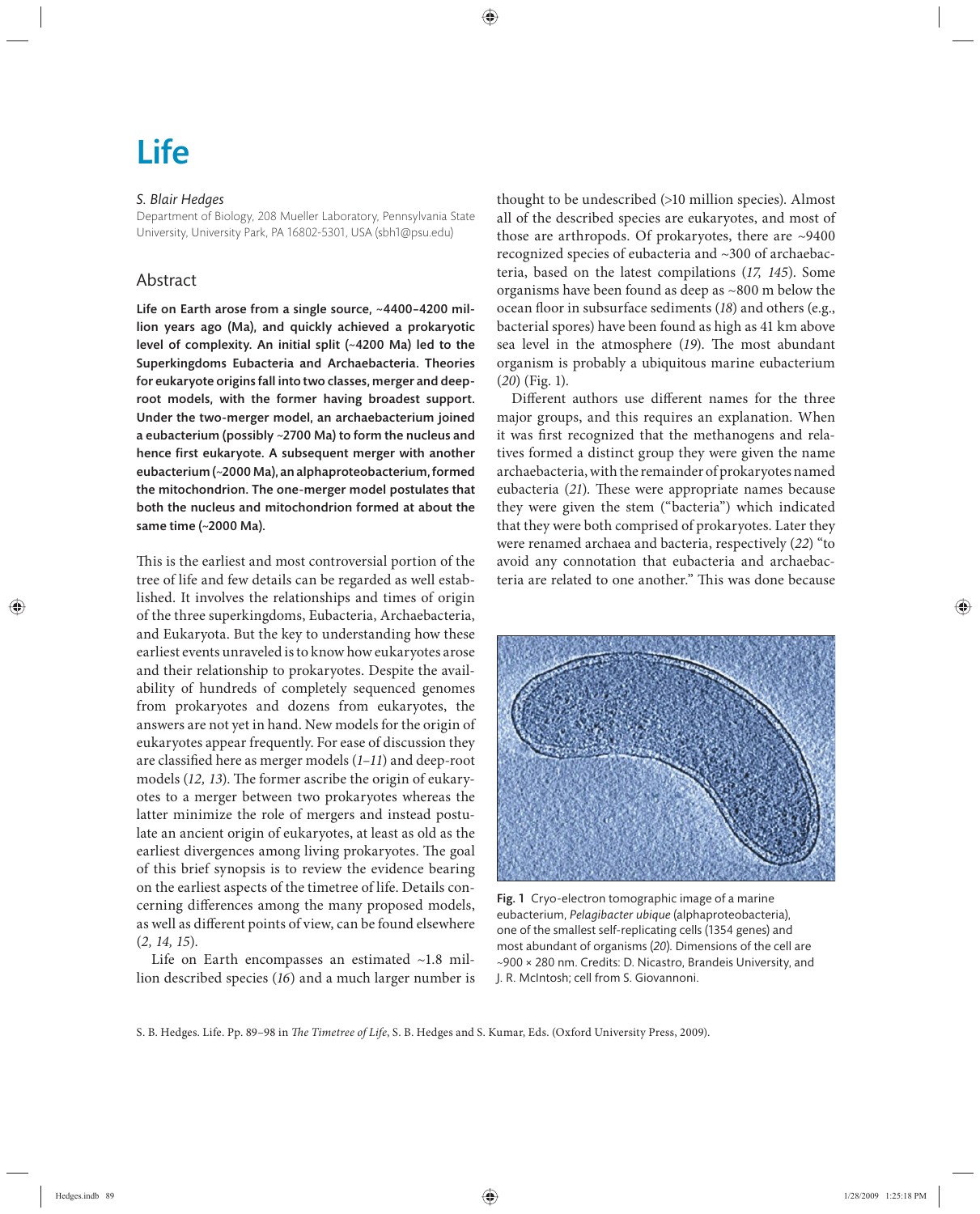

Fig. 2 Two versions of the timetree of life based on competing merger models for the origin of eukaryotes. Times of divergence are from Table 1. (A) The two-merger model. Node 1 is the divergence of eubacteria and archaebacteria (LUCA, the last universal common ancestor). Node 2 is the divergence of two types of archaebacteria, one eventually leading to the origin of eukaryotes. Node 3 is the origin of eukaryotes and represents a merger between an archaebacterium and a eubacterium that led to the eukaryote nucleus and possibly the incorporation of eubacterial genes in the genome of eukaryotes. This

archaebacteria were shown to cluster with eukaryotes in the small subunit (SSU) ribosomal RNA (rRNA) tree (*22*) rooted by emerging gene duplication evidence (see later). However, in the last two decades, analyses of complete genomes have contradicted that interpretation, leading to the general—although not unanimous (23)—view that eukaryotes are cytological and genomic chimeras of prokaryotes (*2, 14, 15*), which will be discussed at length later. For this reason, many evolutionary biologists use the first proposed names, archaebacteria and eubacteria (e.g.,  $14$ ,  $24-29$ ). There is also a tradition in taxonomy that the first proposed valid names should be the ones used, even in case of informal higher-level classification. A separate reason for avoiding the name "bacteria" is that it is identical to the widely used common name for all prokaryotes, thus creating confusion. Nonetheless, there are no rules preventing anyone from using any of these names.

Related to the renaming of the superkingdoms is a parallel debate over the word "prokaryote," with advocates of the "rRNA tree of life" arguing that it should pre-mitochondrial event is not yet well established (see text). Node 4 is the symbiotic event that led to the mitochondrion of eukaryotes and the transfer of genes from the eubacterial symbiont (an alphaproteobacterium) to the nuclear genome of eukaryotes. (B) The one-merger model. This is identical to the two-merger model except that the formation of the nucleus and mitochondrion are combined into a single step. *Abbreviations*: Ea (Eoarchean), HD (Hadean), Ma (Mesoarchean), Mp (Mesoproterozoic), Na (Neoarchean), Np (Neoproterozoic), Pa (Paleoarchean), PH (Phanerozoic), Pp (Paleoproterozoic), and Pz (Paleozoic).

be abandoned for the same reasons, and replaced by "microbe" (*141, 142*). Others reject those criticisms, claiming that the word prokaryote has useful biological meaning (e.g., 29, 143). They also correctly note that, even if replacement were justified, "microbe" would be a poor alternate because many eukaryotes are microbes.

Without examples of life from other worlds, it is not possible to say from a comparative standpoint that life on Earth arose from a single source (i.e., monophyletic). Parallel evolutionary pathways (convergence) can occur at all stages of biochemical evolution. However, the great similarity in the genomes of all organisms on Earth suggests a single origin. Was that single origin from Earth or elsewhere? The dynamics of planetary ejecta show that it is very unlikely that life on Earth was seeded from another solar system, although the vehicle for transport (planetary ejecta) was abundantly available in our own solar system (*30*). Venus and Mars have been discussed as possible sources, although the latter more frequently. Based on the physical conditions of a Mars (or Venus) to Earth transfer, survival of some cells would have been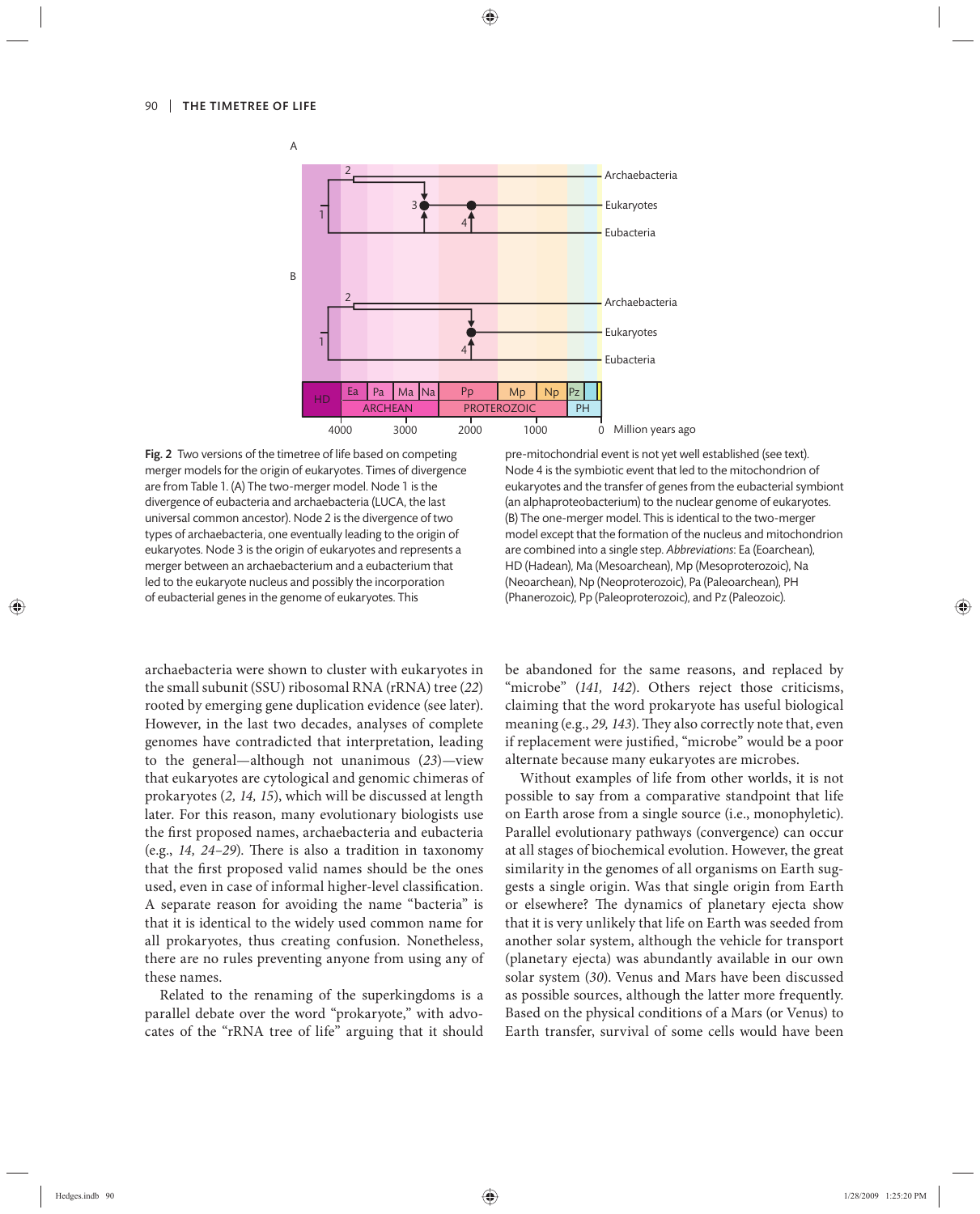| Timetree |             | <b>Estimates</b>  |           |                   |                          |                          |                          |                              |                          |
|----------|-------------|-------------------|-----------|-------------------|--------------------------|--------------------------|--------------------------|------------------------------|--------------------------|
| Node     | <b>Time</b> | Ref. (56)         | Ref. (60) |                   | Ref. (85)                | Ref. (99)                |                          | Ref. (132)(a)                | Ref. (132)(b)            |
|          |             | <b>Time</b>       | Time      | CI                | <b>Time</b>              | Time                     | CI                       | <b>Time</b>                  | <b>Time</b>              |
|          | 4200        | 3784              | >3970     | $\qquad \qquad =$ | $\overline{\phantom{a}}$ | >4112                    | $\overline{\phantom{m}}$ | $\qquad \qquad =$            | $\overline{\phantom{a}}$ |
|          | 3806        | 2409              | 3970      | 4597-3343         | $\overline{\phantom{0}}$ | 3806                     | 4486-2900                | $\overline{\phantom{0}}$     |                          |
| 3        | 2730        | $\qquad \qquad -$ | 2730      | 3122-2338         | $\overline{\phantom{a}}$ | $\overline{\phantom{a}}$ | $\overline{\phantom{m}}$ | $\qquad \qquad \blacksquare$ | $\overline{\phantom{a}}$ |
| 4        | 2000        | < 2188            | 1840      | 2332-1448         | >1961                    | < 2508                   | $\qquad \qquad$          | >1570                        | >2020                    |

Table 1. Divergence times (Ma) among major groups of life.

Note: See text for details. Only multigene studies are shown. Times with > and < symbols pertain to time estimates other than the node in question, but which help constrain the nodal time. For Node 2 (3806 Ma), the time is the midpoint of the two constraining nodes, the Crenarchaeota/Euryarchaeota divergence of 4112 Ma (4486–3314 Ma) and earliest split among crenarchaeotans, 3500 Ma (3839–2900 Ma), with the CI (4486–2900) being derived from the CIs of those two nodes.

possible (*31*); yet the combination of radiation (*32*), heat (*33*), and impact shock (*34*) would have greatly reduced the fraction of such cells that survived. Therefore, all else equal, the probability that Earth life arose on Earth is much more likely. Nonetheless, it remains possible that conditions for the origin of life—in general—were more favorable on our neighboring planets than on early Earth, and (or) that the conditions for the origin of life occurred earlier on those planets, providing a lead time. Either or both of those factors could have made it more likely that Earth life arose on those planets. However, until the early history of Mars and Venus are better understood, and the necessity of having a lead time is established, the probability that Earth life arose on Earth is more parsimonious.

Rooting the tree of life is critical for evolutionary interpretations. Most illustrations of this that appear in the scientific and popular literature—and even in textbooks—show an unrooted SSU rRNA tree, claiming or inferring the existence of three groups (archaebacteria, eubacteria, and eukaryotes). However, this is incorrect and misleading because an unrooted tree has no evolutionary direction and therefore no evolutionary groups can be inferred from such a diagram. For example, if the root were in the middle of archaebacteria, then archaebacteria would not be a natural (monophyletic) group. Initially, the use of duplicated genes suggested a root between the Superkingdoms Eubacteria and Archaebacteria (*35, 36*). Most discussions since 1990 have assumed that root to be correct, but it is not universally accepted. For example, some have proposed that the root is between the sulfur and non-sulfur green bacteria (*37, 38*) while others have suggested that it lies within a phylum (Firmicutes) of eubacteria based on insertion–deletion (indel) events

(*39–41*). Still others have presented evidence for a root within archaebacteria (*42*).

In defense of the green bacteria root, it has been argued that duplicate gene rooting is problematic because of sequence rate variation (*37*). However, gene content phylogenies (*43*), presumably less susceptible to sequence rate variation—because they use the presence or absence of genes as characters and not sequence data—are similar to sequence phylogenies and not to the green bacteria/ Neomura tree (*37, 38*); other problems with the Neomura model are discussed later. The rooting by indels also has received criticism, mainly concerning the alignments (*42, 44*). Recently, the rooting by gene duplications was revisited with a bioinformatics approach and a broader survey of prokaryote taxa (45). The majority of gene data sets supported a root between eubacteria and archaebacteria. This node in the tree is also referred to as the cenancestor, the most recent common ancestor (MRCA), or more commonly the last universal common ancestor (LUCA). While the question of the root remains an active area of study, the current consensus is that it lies between archaebacteria and eubacteria.

That the eukaryote cell arose from prokaryote cells through mergers (symbioses or fusions) has been a working hypothesis since it was elaborated decades ago (*46*) from ideas put forth in the nineteenth century. Abundant evidence from genetics has supported cell biology in this regard, demonstrating that mitochondria (*47*) and plastids (*48, 49*) are descendants of eubacterial endosymbionts, the former of an alphaproteobacterium and the latter of a cyanobacterium. However, the discovery of large-scale transfers of symbiont genes to the eukaryote nucleus was not predicted by cell biology. Endosymbiotic gene transfer differs from more typical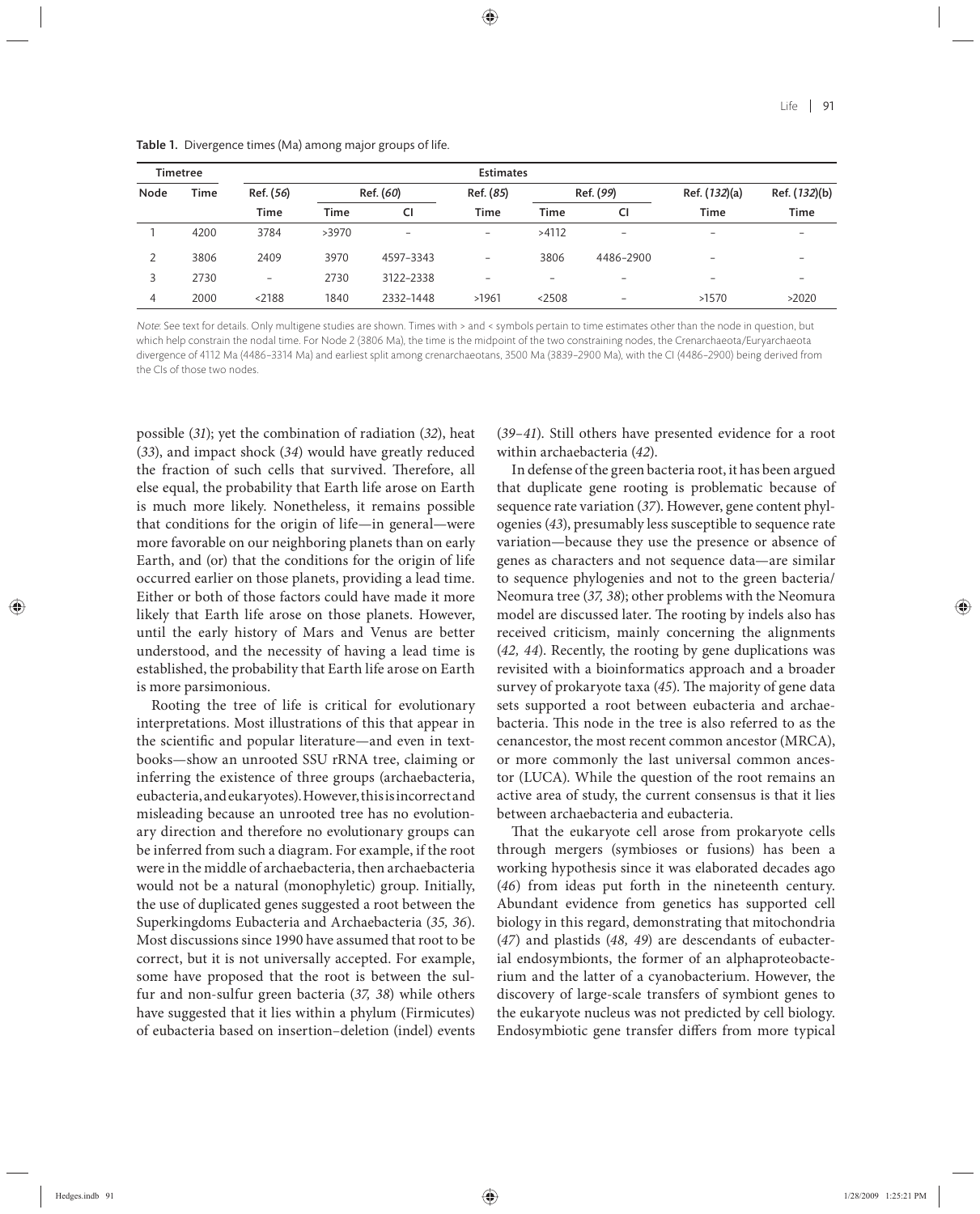horizontal gene transfer (HGT) in that it involves large numbers of genes rather than one or a few. When evidence for this began to appear in the 1980s and early 1990s (*50, 51*), a new view of the tree of life emerged, replacing—in the eyes of evolutionary biologists but not necessarily microbiologists—the existing concept based on analysis of the SSU rRNA gene (*22*).

By the mid-1990s, the truly hybrid nature of the eukaryote genome became widely recognized (*3, 52–58*). Besides acknowledging the mixing of genes from different sources, it was soon realized that some genesparticularly those involved in information transfer (replication, transcription, and translation)—arose from an archaebacterial ancestor and that other genes—those with a metabolic function—arose from a eubacterial ancestor. From the onset, there has been good evidence that both contributions were substantial, involving at least hundreds of genes (*53, 58–60*). It has been estimated that  $~80\%$  of eukaryote genes that are not eukaryote-specific came from eubacteria, with the remaining 20% coming from archaebacteria (25, 61). This also argues against the notion of the rRNA tree as being the tree of life.

Attention has turned in recent years to testing two general types of merger models—each with multiple versions—and both types involving a merger between an archaebacterium and a eubacterium. They are referred to here as the two-merger and one-merger models, based on their major difference. The two-merger model—that is, nucleus first and mitochondrion second—was the first to be proposed. In one version based on cell biology, the first event joined an archaebacterium with a spirochete  $(1, 2)$ , the latter partner providing cell motility. This led to a nucleated cell and hence the first eukaryote, but one that still lacked a mitochondrion. Other versions of the two-merger model have been proposed, involving different combinations of prokaryote partners in the initial merger  $(3-7)$ . Although not a requirement of the twomerger model, it raises the possibility that some living eukaryotes are primarily amitochondriate ("archaezoa") (*62–64*). A derivative of the two-merger model that seems equally possible is a multimerger model, whereby a series of three or more mergers contributed different components of the eukaryote cell, and perhaps different sets of genes in the eukaryote nuclear genome.

In contrast, the one-merger model of eukaryote origins suggests that the nucleus and mitochondrion originated at about the same time. Different versions of this model have been articulated as well (*9–11, 65, 66*), although all involve an archaebacterial host and eubacterial symbiont. The survival of the one-merger model in any form requires that no living eukaryotes exist that are primitively amitochondriate species (i.e., diverged from an early eukaryote lineage before the origin of the mitochondrion) rather than secondarily amitochondriate (i.e., those whose ancestors possessed a mitochondrion). This requirement led to an intense search for evidence during the last decade of any mitochondrial ancestry among living amitochondriate eukaryotes. The efforts bore fruit in that organelles—hydrogenosomes and mitosomes believed to be relicts of mitochondria were discovered in several amitochondriate species (15, 67). They share with mitochondria a similar protein import system and iron– sulfur cluster assembly (*15, 68*), and the mechanisms by which they function in such a reduced state are becoming better known (*69*).

Besides these merger models, at least two other models have been proposed that are referred to here as "deeproot" models because they postulate an ancient origin for eukaryotes, dating to the LUCA (*12, 23, 70, 71*). While deep-root models acknowledge the existence of mergers (e.g., the origin of mitochondria), they consider them to be less important for the definition of eukaryotes than the genes and cell components inherited from a much earlier eukaryote ancestor. A particularly controversial aspect of these models is the claim that prokaryotes are reduced versions of an ancestral state (~LUCA) that resembled a eukaryote. The existence of many eukaryote-specific proteins, not related to either eubacteria or archaebacteria, has been considered primary evidence (*12, 71*). However, criticism of the deep-root models has centered on this evidence by pointing out that eukaryote-specific structures and proteins which show no relationship to prokaryotes should not be used to infer ancient relationship (72, 73). The proponents of the models replied by noting that eukaryote-specific proteins are found throughout the cell of even parasites with reduced genomes, indicating their importance (*13, 74*). Although it is an intriguing possibility that eukaryotes are ancient and evolved before prokaryotes, more evidence will be needed before the deep-root models are considered as serious challengers of the merger models.

The diplomonad *Giardia lamblia* has been viewed as the most deeply branching of all eukaryotes (*51*) and has generally resisted stringent efforts to find a higher place for it in the tree, as was found for microsporidia which also lacks a mitochondrion (*75, 76*). Early analyses of several genes suggested that it once harbored a mitochondrion (*77, 78*). Recently, its genome was sequenced and analyzed (*79*). Although *Giardia* have mitosomes, it may be difficult to prove beyond doubt that those organelles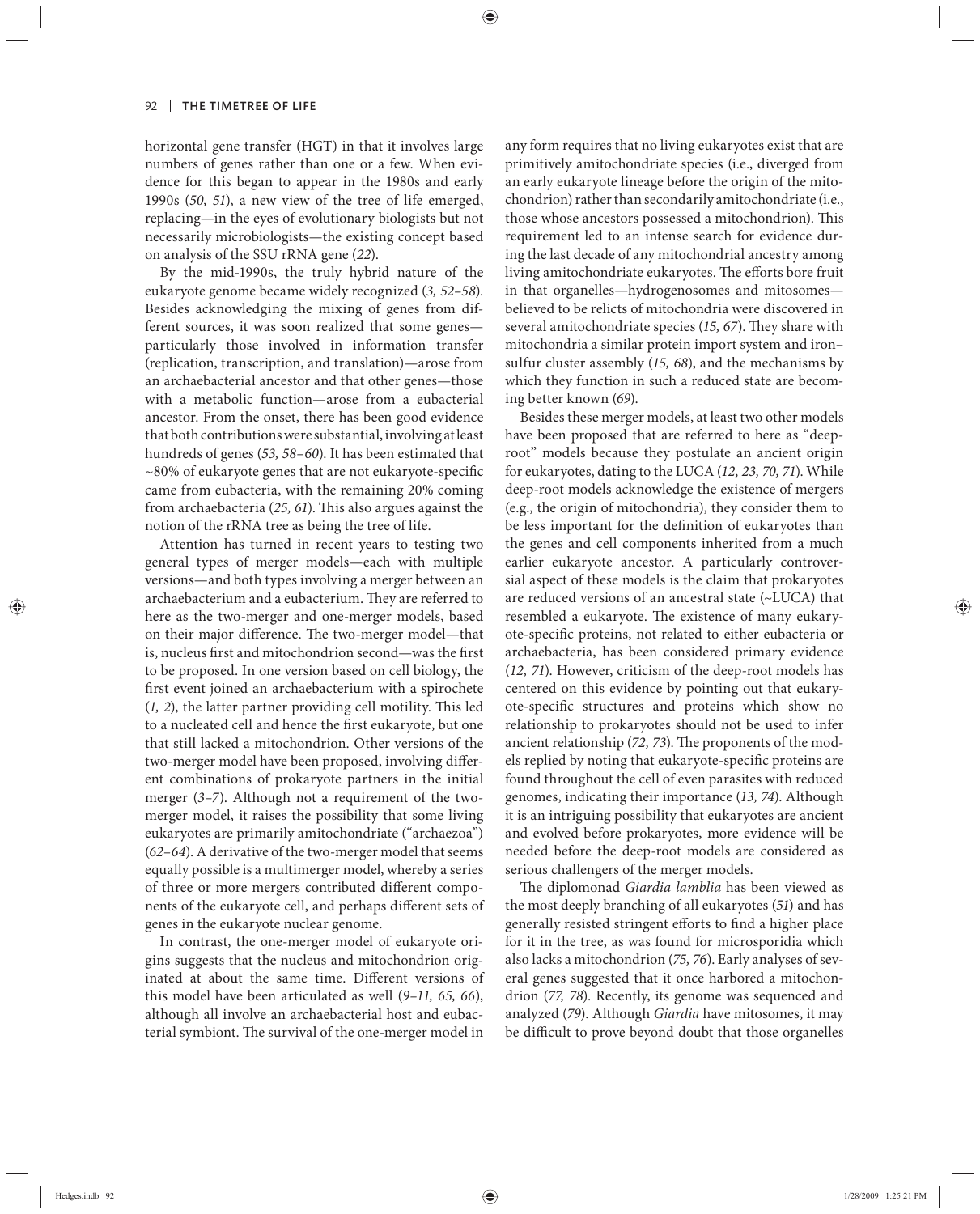are relic mitochondria, since the mitosome lacks a genome and it may have arisen from another symbiotic event with an aerobic eubacterium, hence confounding what could be called a mitochondrial character. The latest multigene evolutionary tree showing the position of *Giardia* (*79*) supports an early branching, before the split of plants and animals. That analysis also showed that *Giardia* has few if any genes linked to the mitochondrial symbiotic event. The authors concluded that "a parsimonious explanation of this pattern is that *Giardia* never had any components of what may be considered 'eukaryotic machinery,' not that it had and lost them through genome reduction as is evident for *Encephalitozoon*. Taking a whole-evidence approach, one sees that these data reflect early divergence, not a derived genome" (79).

However, the tree of eukaryotes is far from resolved (*80–84*) and more evidence will be needed before conclusions can be drawn regarding the position of *Giardia*. One earlier multigene study supported the deep-branching of *Giardia* (*85*) while another did not (*86*). A recent study claimed that the root of the tree had been resolved (*87*) based on molecular characters, but those characters were missing from groups central to the debate over the root, such as diplomonads and kinetoplastids. The most taxon-rich multigene study (*84*) showed a lack of resolution for many clades thought to be monophyletic, demonstrating that that the root of the tree—and hence position of *Giardia*—remains an open question (*88*). As for whether it is a primitively or secondarily amitochondriate eukaryote, the current weight of the evidence (discussed earlier) argues for the latter. The two questions are related, but not firmly connected, and therefore *Giardia* could very well be a deeply branching but secondarily amitochondriate eukaryote.

Although the status of *Giardia* as a primitively or secondarily amitochondriate eukaryote is crucial for the onemerger model, it is not crucial for the two-merger model because descendants of the pre-mitochondrial eukaryote stage may have become extinct like many major lineages in the history of life (74, 89), or remain undiscovered. The existence of non-phagotrophic intracellular symbioses involving two species of bacteria (*90, 91*) supports both models because each requires a merger of two prokaryotes in the initial formation of the eukaryote cell.

A completely separate question is whether there is evidence in the genomes of eukaryotes that traces to a pre-mitochondrial event, regardless of whether a living eukaryote exists that is primarily amitochondriate. Molecular evidence of a possible pre-mitochondrial event came with an early bioinformatics analysis of complete genomes (*60*). In that study, contributions of alphaproteobacterial and archaebacterial genes in eukaryotes were identified by phylogenetic analysis, leaving a substantial contribution from eubacteria other than alphaproteobacteria or cyanobacteria. Based on divergence time (see later), their origin preceded that of the alphaproteobacterial genes, but a specific close relative among eubacteria could not be identified (60). Later analyses with larger numbers of genomes continued to discern a second category of eubacterial genes in the eukaryote genomes that were not of alphaproteobacterial or cyanobacterial origin (*25, 61, 92*). However, phylogenetic analysis is complex and susceptible to substitutional biases such as lineage-specific rate differences leading to long-branch attraction (93) as well as differential base composition and site-specific rate differences (94). Although the complex models currently used in phylogenetic analysis can account for some of these biases, it is possible that the apparent pre-mitochondrial signal in these bioinformatics analyses is the result of such biases.

A separate potential source of bias is HGT, which can have a blending effect on genomes of prokaryotes (95–97) and may make it difficult to distinguish the source of a eukaryote gene among eubacterial lineages (*98*). One strategy for avoiding this bias has been to use core genes, which are those that show little or no evidence of HGT (e.g., 60, 81, 99). The number of such core genes typically used in studies involving all three superkingdoms is small (20–40), mainly for practical reasons of orthology determination and avoidance of missing data, not because 99% of the genome has undergone HGT (*140*); a large fraction of any genome is made up of genes unique to a branch of the tree of life, leaving a smaller number shared among all genomes. HGT has yet to be rigorously quantified, globally, but the fact that phyla and classes are well defined structurally, corresponding to groups identified in molecular phylogenies (e.g., 17, 145), suggests that more than 1% of prokaryote evolution is vertical.

It is also possible that the origin of the nucleus did occur first (e.g., a two-merger model) but that few if any genes from the initial eubacterial partner (or partners) were incorporated in the eukaryote nuclear genome, which would make distinguishing this model from the one-merger model more difficult. Nonetheless, genomic data and analyses should eventually help to discriminate between the two-merger and one-merger models for the origin of eukaryotes, and possibly among different variants of each model.

The identity of the archaebacterial partner in the merger that created eukaryotes is another unresolved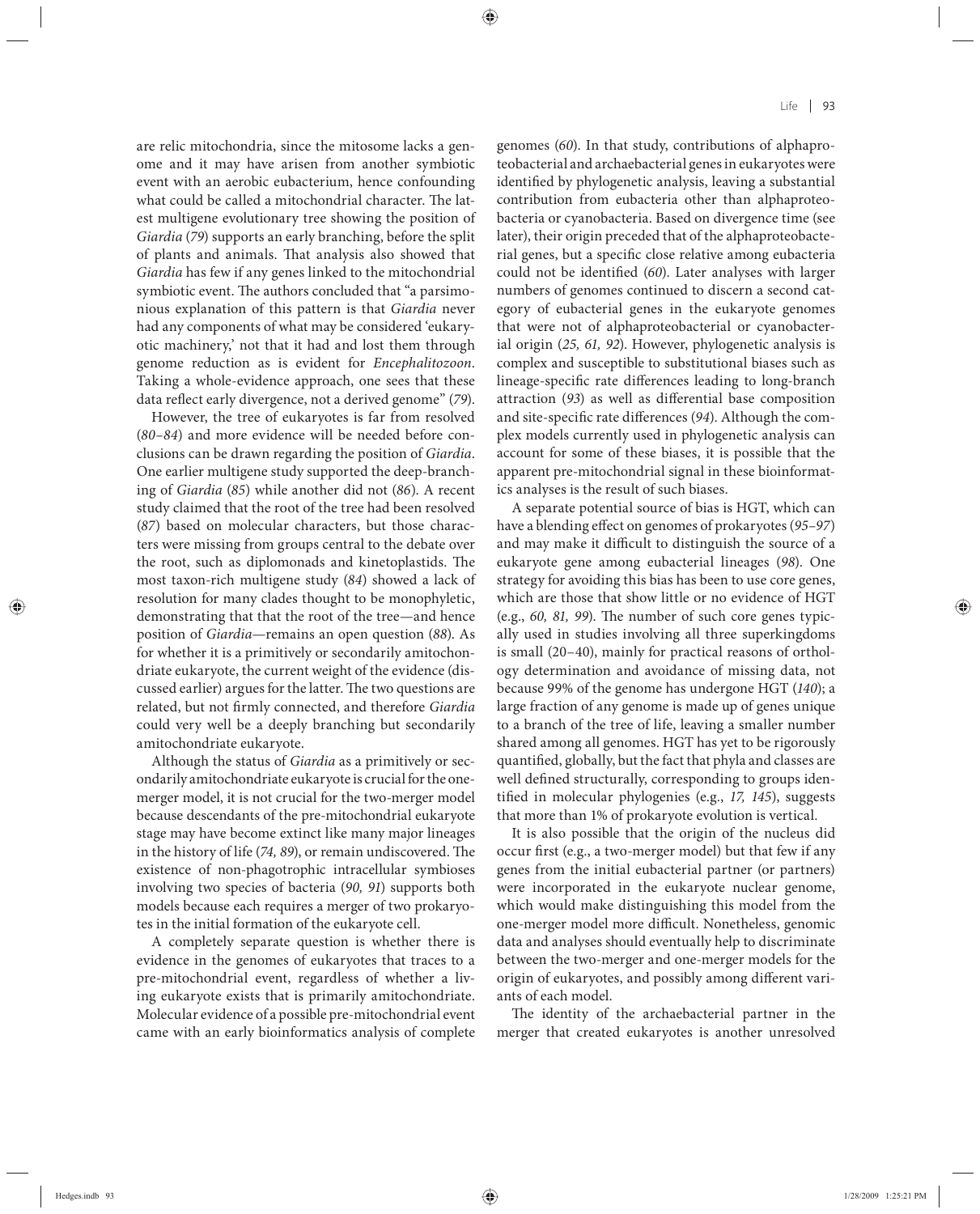question. Different closest relatives have been proposed (*2, 3, 6, 11, 59*), but phylogenies of archaebacterial genes in eukaryotes have yielded conflicting results (25, 60, 99). A study of 32 core proteins significantly supported a close relationship between archaebacterial-like genes in eukaryotes and one of the two major subgroups of archaebacteria, Crenarchaeota (*99*). However, the potential impact of substitutional biases and long-branch attraction with such highly divergence sequences cannot be ruled out, especially given known rate differences (*60, 100*), and therefore this question deserves continued scrutiny with additional taxa and genes.

If the archaebacterial partner turns out to be even more deeply branching, and is the closest relative of all archaebacteria, what should it be called? The proponents of deep-root models (12, 13) would call it a eukaryote whereas the proponents of merger models would call it a prokaryote. In the latter case, it could be placed in archaebacteria or a new superkingdom could be erected for it. Because essentially all of the cytological and environmental arguments for its identity, based on merger models, argue that it is an archaebacterium (*1–3, 11*), the most appropriate classification of this organism would be within archaebacteria, whether or not it is the closest relative of archaebacteria or related to one living lineage.

The fossil record and biosignatures in the geologic record offer some clues as to the timescale of life, pertinent to these early divergences. The earliest eukaryotes in the fossil record are dated to ~1850 Ma (*101*) but are not taxonomically assignable to living groups. Recently, paleontologists have debated the possibility that the earliest eukaryote fossils, from the Paleoproterozoic (2500–1600 Ma), are prokaryotes (*102–105*). As was pointed out earlier (*85*), the molecular clock date for the origin of plastids, ~1600–1400 Ma, also supports the interpretation of those Paleoproterozoic fossils as prokaryotes rather than photosynthetic eukaryotic algae, unless they acquired photosynthetic abilities through independent (earlier) symbiotic events. The presence of steranes in much older sedimentary rocks, ~2700 Ma, from Pilbara, Australia, has been argued to be a biosignature of photosynthetic eukaryotic algae (*106*). While molecular clock data are not in conflict with the presence of eukaryotes at that time (*60*), the much later origin of plastids, ~1600–1400 Ma (*85, 107, 108*) again argues against the presence of eukaryotic algae at an earlier time. It is more likely that this sterane biosignature was either produced by prokaryotes or infiltrated the rock at some later time. The hopane biosignature from the same rocks, originally proposed for cyanobacteria (109), has turned up in other groups recently (*110*), thus removing it as a unique biosignature of cyanobacteria.

The first evidence for eubacteria (photosynthesismediated sediment deposition) is at 3400 Ma (*111–113*) and the first evidence for archaebacteria (methanogenesis, based on isotopically light carbon) is at 3460 Ma (*114, 115*). All fossil evidence for the earliest life concerns eubacteria, and it has been scrutinized heavily in recent years (*116–120*). While there is not complete agreement on details, there is more-or-less agreement that some fossil evidence of life exists in rocks deposited 3500 Ma (*117, 118*). Taken together, this evidence constrains the LUCA to be >3500 Ma.

In contrast, the proponent of the Neomura model (*37, 38, 121*) has argued that archaebacteria is no older than 900–850 Ma, which is 2600 million years younger than the geologic evidence just noted. That claim is tied closely to a preferred phylogeny which nests archaebacteria and eukaryotes high up in the tree of eubacteria, within the phylum Actinobacteria (*38*). An early origin of methanogens (e.g., 3460 Ma) would create great problems for such a phylogenetic tree because it would force eukaryotes and virtually all eubacterial phyla to be older than 3500 Ma, something contradicted by too many other lines of evidence. Arguments against this model have been made elsewhere (*122, 140*), but some additional comments are required.

First, it is true that inorganic processes can produce isotopically light carbon under certain conditions, and the earliest evidence of methanogenesis has been debated for this reason (*123*). However, the more abundant isotopic evidence for methanogenesis (hence archaebacteria) at ~2700 Ma (*124, 125*) is widely accepted (*126*). Secondly, claiming that the Mesoproterozoic fossils of eukaryotes must be "large and complex prokaryotes" (*121*) contradicts the opinion of all of the paleontologists who have been studying them for years (e.g., 102, 105, *127, 128*), and the fact at least one such fossil—at 1200 Ma—is uncontroversially assigned to a specific lineage of eukaryotes, red algae (102). Thirdly, all molecular clock analyses (see details later) that have timed the origin of archabacteria have found old (>2400 Ma)—not young times for the group, and those analyses have used different calibrations and methods. Thus, the Neomura model, and its requisite Neoproterozoic (<1000 Ma) origin for archaebacteria and eukaryotes, is contradicted by diverse lines of evidence.

Molecular clocks have been used to address these early events in life for more than a decade. One of the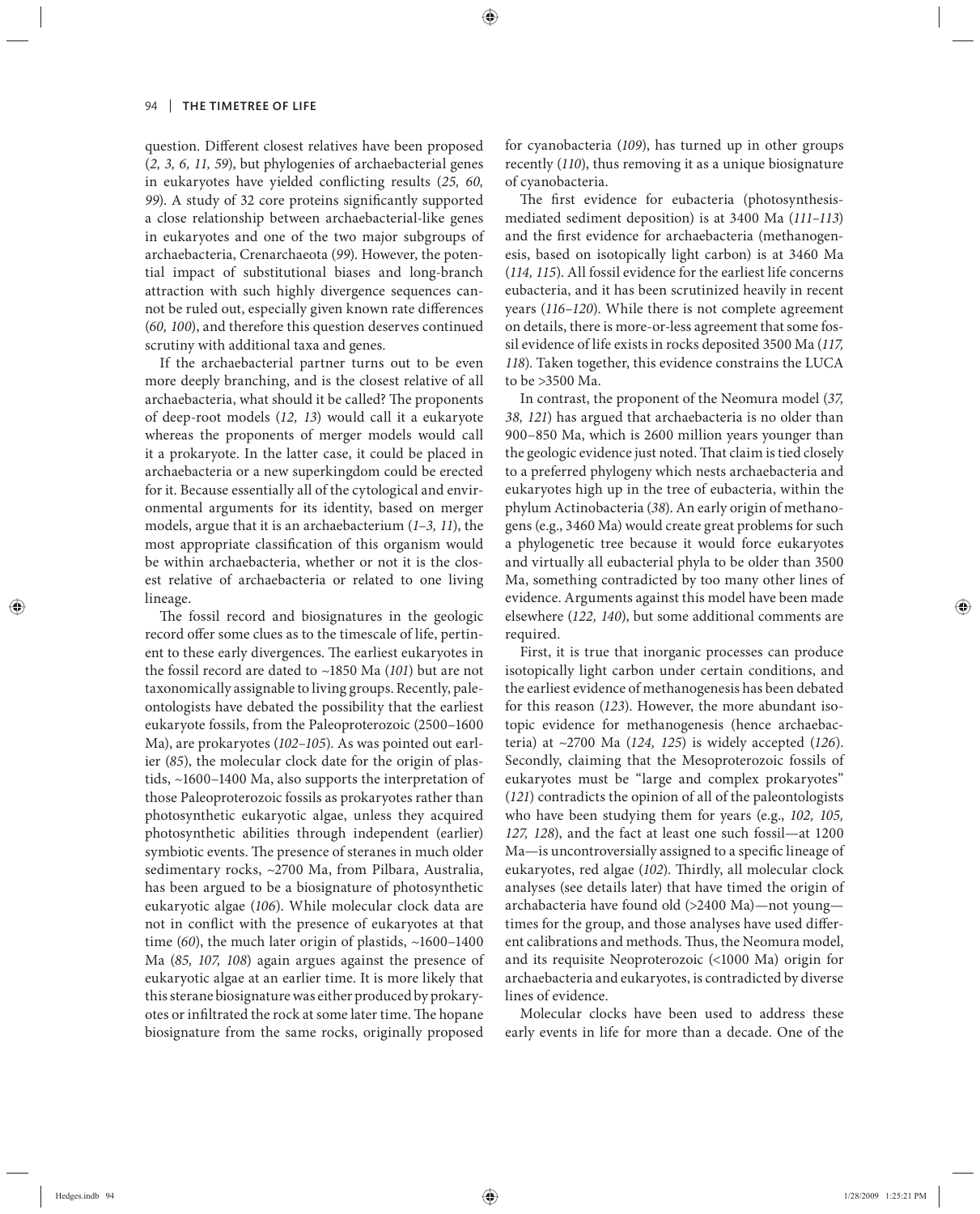first attempts (129) dated divergences among the three superkingdoms using sequences of 57 proteins, calibrated among eukaryotes. They obtained surprisingly young times (~2000 Ma) for splits among the three kingdoms and the study drew immediate criticism, primarily for not properly correcting the distances to account for su bstitu tional biases. A reanalysis appeared (*130*) with corrected distances but it did not account for the separate origin of eukaryote genes, from archaebacteria and eubacteria. However, the original authors published a follow-up study (*56*) where they not only corrected the distances but also accounted for the separate origin of eukaryote genes (Table 1). Their much older date of 3784 Ma for the split of eubacteria and archaebacteria was more consistent with fossil and geologic evidence. Because they did not distinguish alphaproteobacteria from other eubacteria, their time estimate for the split of eubacteria and eukaryotes (2188 Ma) should be interpreted as a maximum time for the alphaproteobacterial origin of eubacterial genes in eukaryotes. However, the times from that study are problematic because they did not account for lineage-specific rate variation, later determined to be a significant factor (60, 100).

A subsequent study using genomic data (*60*) timed the origin of the eukaryote nuclear genes related to alphaproteobacteria (origin of mitochondria), eubacteria other than alphaproteobacteria or cyanobacteria (premitochondrial origin), and those related to archaebacteria. Sequences of 80 proteins from 31 prokaryotes and eukaryotes were analyzed to obtain times of divergence (Table 1). The authors removed nonhomologous sites left by the global alignment method, determined lineagespecific rate differences, corrected sequence change for substitutional biases, and calibrated among eukaryotes. The resulting time estimates accounted for lineagespecific rate variation among the three superkingdoms. A deep split (3970 Ma) was obtained between archaebacteria and some eukaryote genes. Resulting time estimates were 1840 Ma (mitochondrial) and 2730 Ma (pre-mitochondrial) for the two eukaryote–eubacteria splits (Table 1). The archaebacteria-eubacteria (LUCA) divergence time could not be estimated because a global clock was not used, but by inference it was >3970 Ma. Time estimates from the study of Sheridan *et al.* (*131*), based on DNA sequences of the SSU rRNA gene, were problematic because they did not account for lineagespecific rate variation and used uncorrected distances.

Other studies provide minimum and maximum time constraints for three of the four divergences (Table 1). In one (*85*) an estimate of 1961 Ma was obtained for the earliest divergence among mitochondriate eukaryotes, based on analyses of 99 proteins and a diversity of methods. This would constrain the mitochondrial merger event to be older than that time. A second study that focused primarily on divergences among prokaryotes used sequences of 32 core proteins and 78 species from complete genomes, a Bayesian timing method, and fossil and geologic calibrations (99). The oldest date obtained, 4112 Ma (crenarchaeotans vs. euryarchaeotans), constrained the LUCA to be at least as old. In that study, the archaebacterial partner of eukaryotes was found to be the closest relative of Crenarchaeota, phylogenetically (it was not timed). Thus, the split could be constrained between 4112 and 3500 Ma (earliest divergence among crenarchaeotans). The divergence of alphaproteobacteria from other eubacteria was 2508 Ma, thus constraining the origin of mitochondria to be younger. Similar times were obtained for these same divergences among prokaryotes in analyses involving more species and fewer proteins (*17, 145*). In a study focused on plastid origins (*132*) the time of the earliest divergence among 17 diverse mitochondriate eukaryotes, using sequences of 40 proteins, was estimated as either 1570 or 2020 Ma, depending on the root.

Yet another study used 129 proteins to estimate divergences among eukaryotes, resulting in a relatively young time of 1085 Ma for the earliest split (*133*). However, two reanalyses of that data set found methodological concerns related to calibrations (*78, 134*), and a separate reanalysis (see discussion in other chapters in this book, on Eukaryotes and Animals) found calibration errors. When those errors were corrected, the earliest split among mitochondriate eukaryotes was estimated as 1857 and 2216 Ma, depending on whether the root was *Dictyostelium* or a kinetoplastid, respectively. A timing analysis of eukaryotes, emphasizing protists and using DNA sequences of the SSU rRNA gene (135), resulted in a relatively young time of 1126 Ma (1357–948 Ma) for the earliest split among mitochondriate eukaryotes. However, another author (136) considered those dates to be underestimates resulting from the use of incorrect fossil calibration dates.

A summary timetree of life (Fig. 2) presents scenarios for the two competing merger models. The date of the LUCA (4200 Ma) is approximately equal to both the minimum constraint from molecular clock studies (Table 1) and the maximum constraint from the last ocean-boiling impact event (*137*), while acknowledging that maximum constraints were imposed as calibrations in the studies timing prokaryote evolution (*17, 99*).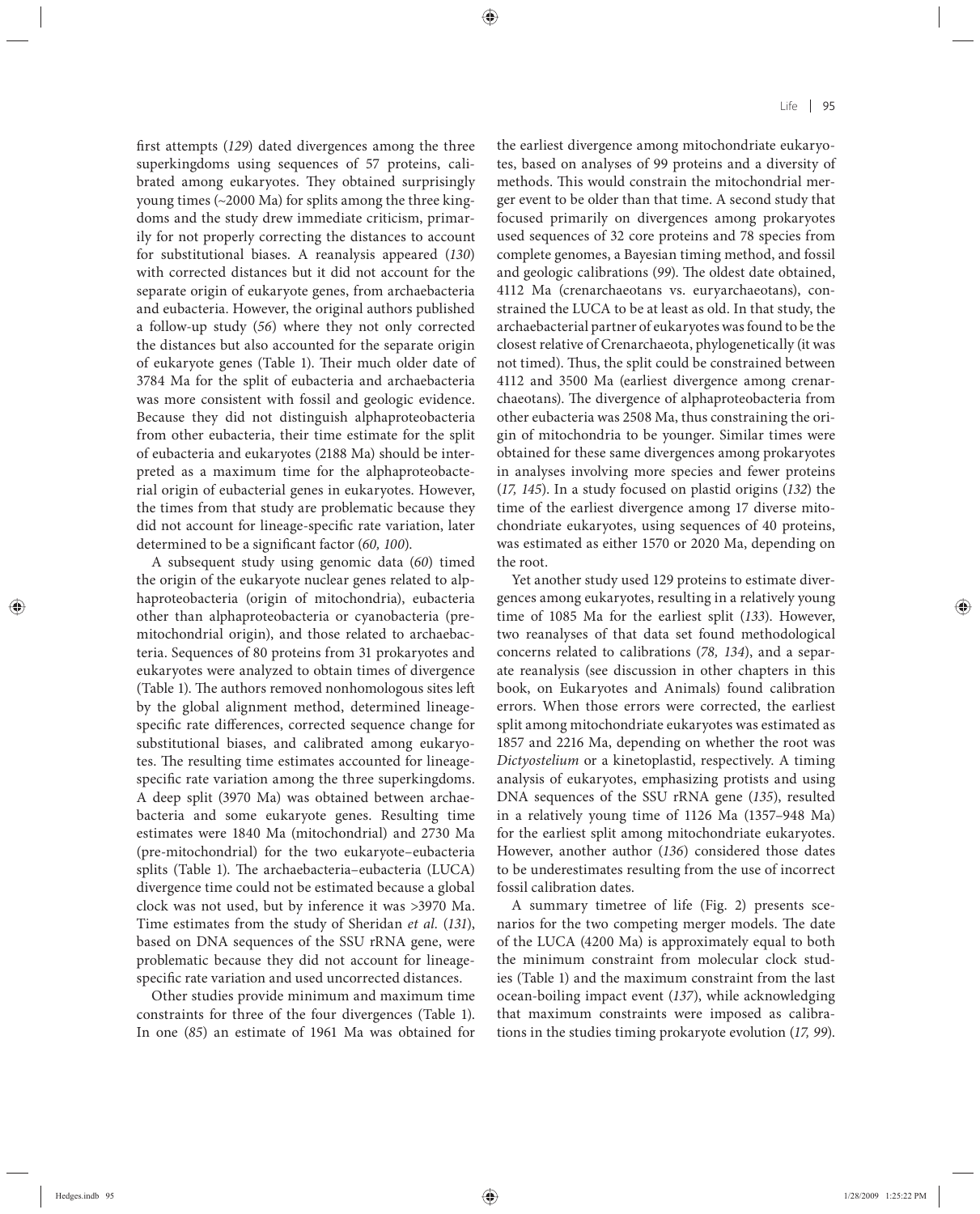Presumably, if life evolved before the last ocean-boiling impact, it would have been annihilated. However, the date of the last ocean-boiling event is a statistical estimate with a steeply declining probability through the interval of 4440–3800 Ma (*137*), and therefore the last ocean-boiling impact may have occurred as much as 100–200 million years before 4200 Ma (or even later than that date). Also, life may have survived one or more ocean-boiling impacts by inhabiting the Earth's subsurface. The early divergence of hyperthermophiles in even the most recent genome-based analyses (*17*) is consistent with either a high constant surface temperature at that time (*138*), or selection based on ocean-boiling impact events (*139, 144*).

Nonetheless, considering the closeness of the geologic and molecular constraints on the time estimate for the LUCA, the implication is that life arose and evolved to a level of genomic and cellular complexity, comparable to living prokaryotes, in a relatively short period of time probably less than 200 million years—early in Earth's history. However, based on our current limited knowledge of the origin of life, such a short interval, even if only tens of millions of years, would not require that life originated at an earlier time elsewhere (e.g., on Mars) and was transported to Earth by impact ejecta.

An early divergence within archaebacteria (~3800 Ma) presumably reflects nothing more than a split between two types of archaebacteria, one of which no longer survives except as the contributor of some genes in eukaryotes. Although this time is based on a close relationship with crenarchaeotans (*99*), the other hypotheses for the identity of the archaebacterial partner (see earlier) would yield similar times because the major clades of archaebacteria all branch deeply in the tree (*99*). In both merger models, the origin of eukaryotes occurred during the midlife of Earth, the late Archean and early Proterozoic  $(-2700-2000$  Ma). In the two-merger model (Fig. 2A), the initial merger occurred ~2700 Ma followed by the mitochondrial symbiotic event  $(\sim 2000$  Ma) (Table 1). The timetree date for the mitochondrial event is approximate and reflects the only direct time estimate (1840 Ma) and the more recent estimates that help to constrain that estimate, mostly between ~2300 and ~2000 Ma (Table 1). These dates are consistent with the earliest undisputed eukaryote fossils at ~1600 Ma discussed earlier. In the one-merger model, the origin of eukaryotes is synonymous with the origin of mitochondria (~2000 Ma).

In summary, universal agreement has not been reached on any aspect of the tree of early life, except perhaps the ancestry of the mitochondrion being from alphaproteobacteria. Nonetheless, the most widely accepted models all involve mergers between an archaebacterium and a eubacterium and most of the current debate concerns whether this occurred in two steps or in one step. Deep-root models require more evidence before they can be considered strong competitors with merger models, but aspects of all models can be tested with genome sequence data, a continually growing resource. Recent advances in our knowledge of Earth history and the record of biosignatures have helped to constrain the timescale of the tree of life, and this has been further enhanced by molecular clocks, but much additional work is needed to estimate a robust timetree of life.

#### Acknowledgments

The Penn State Astrobiology Research Center provided intellectual atmosphere, M. Embley commented on an earlier draft, and support was provided by the U.S. National Science Foundation and National Aeronautics and Space Administration (NASA Astrobiology Institute).

## References

- 1. L. Margulis, *Proc. Natl. Acad. Sci. U.S.A.* **93**, 1071 (1996).
- 2. L. Margulis, M. Chapman, R. Guerrero, J. Hall, *Proc. Natl. Acad. Sci. U.S.A.* **103**, 13080 (2006).
- 3. R. S. Gupta, *Microbiol. Mol. Biol. Rev.* **62**, 1435 (1998).
- 4. D. Moreira, P. Lopez-Garcia, *J. Mol. Evol.* **47**, 517 (1998).
- 5. P. Lopez-Garcia, D. Moreira, *BioEssays* **28**, 525 (2006).
- 6. J. A. Lake, M. C. Rivera, *Proc. Natl. Acad. Sci. U.S.A.* **91**, 2880 (1994).
- 7. T. Horiike, K. Hamada, T. Shinozawa, *Genes Genet. Syst.* **77**, 369 (2002).
- 8. T. Cavalier-Smith, *Int. J. Syst. Evol. Microbiol.* **52**, 297 (2002).
- 9. D. G. Searcy, in *The Origin and Evolution of the Cell*, H. H. Matsuno, K. Matsuno, Eds. (World Scientific, Singapore, 1992), pp. 47–78.
- 10. T. Vellai, G. Vida, *Proc. Roy. Soc. Lond. B* **266**, 1571 (1999).
- 11. W. Martin, M. Müller, *Nature* **392**, 37 (1998).
- 12. H. Hartman, A. Fedorov, *Proc. Natl. Acad. Sci. U.S.A.* **99**, 1420 (2002).
- 13. C. G. Kurland, L. J. Collins, D. Penny, *Science* **316**, 543 (2007).
- 14. C. de Duve, *Nat. Rev. Genet.* **8**, 395 (2007).
- 15. T. M. Embley, W. Martin, *Nature* **440**, 623 (2006).
- 16. P. M. Hammond *et al.*, in *Global Biodiversity Assessment*, V. H. Heywood, Ed. (Cambridge University Press, Cambridge, UK, 1995), pp. 113–138.
- 17. F. U. Battistuzzi, S. B. Hedges, in *The Timetree of Life* (Oxford University Press, New York, 2009), pp. 106–115.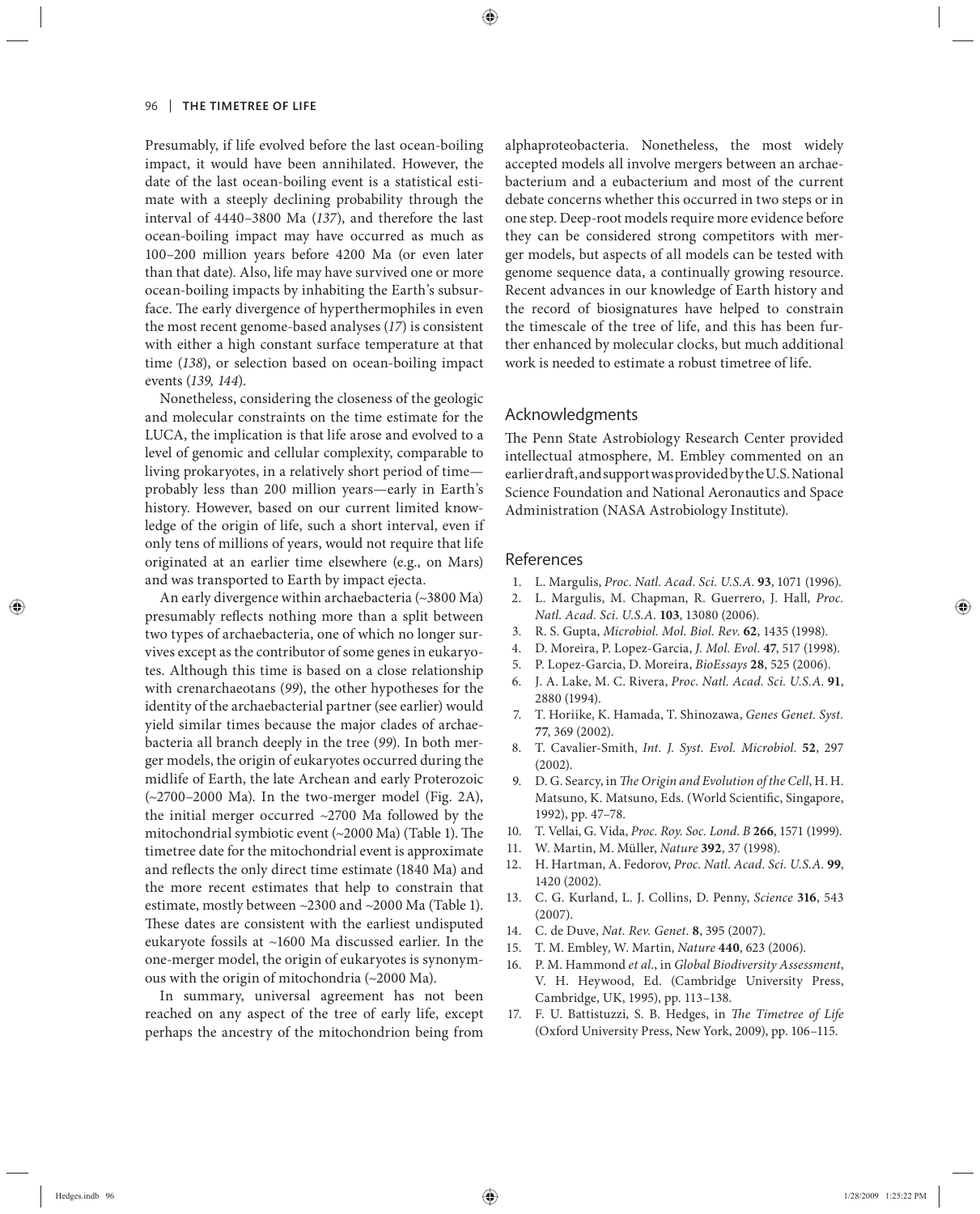- 18. B. Taylor, P. Huchon, A. Klaus, *Proc. ODP Init. Rep.* **180**, 4 (1999).
- 19. M. Wainwright, N. C. Wickramasinghe, J. V. Narlikar, P. Rajaratnam, *FEMS Microbiol. Lett.* **218**, 161 (2003).
- 20. R. M. Morris *et al.*, *Nature* **420**, 806 (2002).
- 21. C. R. Woese, G. E. Fox, *Proc. Natl. Acad. Sci. U.S.A.* **74**, 5088 (1977).
- 22. C. R. Woese, O. Kandler, M. L. Wheelis, *Proc. Natl. Acad. Sci. U.S.A.* **87**, 4576 (1990).
- 23. A. Poole, D. Penny, *Nature* **447**, 913 (2007).
- 24. T. Cavalier-Smith, *Nature* **446**, 257 (2007).
- 25. D. Pisani, J. A. Cotton, J. O. McInerney, *Mol. Biol. Evol.* **24**, 1752 (2007).
- 26. S. B. Hedges, *Nat. Rev. Genet.* **3**, 838 (2002).
- 27. J. A. Servin, C. W. Herbold, R. G. Skophammer, J. A. Lake, *Mol. Biol. Evol.* **25**, 1 (2008).
- 28. W. Martin, M. J. Russell, *Philos. Trans. Roy. Soc. Lond. B* **362**, 1887 (2007).
- 29. L. Margulis, M. F. Dolan, R. Guerrero, *Proc. Natl. Acad. Sci. U.S.A.* **97**, 6954 (2000).
- 30. H. J. Melosh, *Astrobiology* **3**, 207 (2003).
- 31. G. Horneck *et al.*, *Astrobiology* **8**, 17 (2008).
- 32. Z. P. Zagorski, *Orig. Life Evol. Biosph.* **37**, 351 (2007).
- 33. A. K. Pavlov et al., Biofizika 52, 1136 (2007).
- 34. M. J. Burchell, J. R. Mann, A. W. Bunch, *Mon. Not. Roy. Astron. Soc.* **352**, 1273 (2004).
- 35. J. P. Gogarten *et al.*, *Proc. Natl. Acad. Sci. U.S.A.* **86**, 6661 (1989).
- 36. N. Iwabe, K. Kuma, M. Hasegawa, S. Osawa, T. Miyata, *Proc. Natl. Acad. Sci. U.S.A.* **86**, 9355 (1989).
- 37. T. Cavalier-Smith, *Int. J. Syst. Evol. Microbiol.* **52**, 7 (2002).
- 38. T. Cavalier-Smith, *Biol. Direct.* **1,** 19 (2006).
- 39. J. A. Lake, C. W. Herbold, M. C. Rivera, J. A. Servin, R. G. Skophammer, *Mol. Biol. Evol.* **24**, 130 (2007).
- 40. R. G. Skophammer, C. W. Herbold, M. C. Rivera, J. A. Servin, J. A. Lake, *Mol. Biol. Evol.* **23**, 1648 (2006).
- 41. R. G. Skophammer, J. A. Servin, C. W. Herbold, J. A. Lake, *Mol. Biol. Evol.* **24**, 1761 (2007).
- 42. J. T. F. Wong, J. Chen, W. K. Mat, S. K. Ng, H. Xue, *Gene* **403**, 39 (2007).
- 43. E. K. Lienau, R. DeSalle, J. A. Rosenfeld, P. J. Planet, *Syst. Biol.* **55**, 441 (2006).
- 44. M. Di Giulio, *Gene (Amst)* **394**, 105 (2007).
- 45. O. Zhaxybayeva, P. Lapierre, J. P. Gogarten, *Protoplasma* **227**, 53 (2005).
- 46. L. Margulis, *Origin of Eukaryotic Cells* (Yale University Press, New Haven, Connecticut, 1970).
- 47. S. G. E. Andersson *et al.*, *Nature* **396**, 133 (1998).
- 48. L. Bonen, W. F. Doolittle, *Proc. Natl. Acad. Sci. U.S.A.* **72**, 2310 (1975).
- 49. L. Bonen, W. F. Doolittle, *Nature* **261**, 669 (1976).
- 50. W. Zillig *et al.*, *Endocyt. Cell. Res.* **6**, 1 (1989).
- 51. M. L. Sogin, *Curr. Opin. Genet. Dev.* **1**, 457 (1991).
- 52. W. Martin, H. Brinkmann, C. Savonna, R. Cerff, Proc. *Natl. Acad. Sci. U.S.A.* **90**, 8692 (1993).
- 53. G. B. Golding, R. S. Gupta, *Mol. Biol. Evol.* **12**, 1 (1995).
- 54. W. F. Doolittle, *Proc. Natl. Acad. Sci. U.S.A.* **94**, 12751 (1997).
- 55. P. J. Keeling, W. F. Doolittle, *Proc. Natl. Acad. Sci. U.S.A.* **94**, 1270 (1997).
- 56. D.-F. Feng, G. Cho, R. F. Doolittle, *Proc. Natl. Acad. Sci. U.S.A.* **94**, 13028 (1997).
- 57. L. A. Katz, *Trends. Ecol. Evol.* **13**, 493 (1998).
- 58. M. C. Rivera, R. Jain, J. E. Moore, J. A. Lake, *Proc. Natl. Acad. Sci. U.S.A.* **95**, 6239 (1998).
- 59. T. Horiike, K. Hamada, S. Kanaya, T. Shinozawa, *Nat. Cell. Biol.* **3**, 210 (2001).
- 60. S. B. Hedges *et al.*, *BMC Evol. Biol.* **1**, 4 (2001).
- 61. C. Esser *et al.*, *Mol. Biol. Evol.* **21**, 1643 (2004).
- 62. Cavalier-Smith, in *Endocytobiology. II. Intracellular Space as Oligogenetic*, H. E. A. Schenk, W. S. Schwemmler, Eds. (Walter de Gruyter, Berlin, 1983), pp. 1027–1034.
- 63. T. Cavalier-Smith, *Nature* **326**, 332 (1987).
- 64. P. J. Keeling, *BioEssays* **20**, 87 (1998).
- 65. W. Martin, *Curr. Opin. Microbiol.* **8**, 630 (2005).
- 66. W. Martin, E. V. Koonin, *Nature* **440**, 41 (2006).
- 67. J. Tovar *et al.*, *Nature* **426**, 172 (2003).
- 68. A. V. Goldberg *et al.*, *Nature* **452**, 624 (2008).
- 69. A. D. Tsaousis *et al.*, *Nature (Lond)* **453**, 553 (2008).
- 70. W. F. Doolittle, *Nature* **272**, 581 (1978).
- 71. C. G. Kurland, L. J. Collins, D. Penny, *Science* **312**, 1011 (2006).
- 72. T. Dagan, W. Martin, *BioEssays* **29**, 500 (2007).
- 73. W. Martin *et al.*, *Science* **316**, 542 (2007).
- 74. A. M. Poole, D. Penny, *BioEssays* **29**, 74 (2007).
- 75. R. P. Hirt *et al.*, *Proc. Natl. Acad. Sci. U.S.A.* **96**, 580 (1999).
- 76. P. J. Keeling, M. A. Luker, J. D. Palmer, *Mol. Biol. Evol.* **17**, 23 (2000).
- 77. A. Roger, *Am. Nat.* **154**, S146 (1999).
- 78. A. J. Roger, L. A. Hug, *Philos. Trans. Roy. Soc. Lond. B* **361**, 1039 (2006).
- 79. H. G. Morrison *et al.*, *Science* **317**, 1921 (2007).
- 80. P. J. Keeling *et al.*, *Trends. Ecol. Evol.* **20**, 670 (2005).
- 81. F. D. Ciccarelli *et al.*, *Science* **311**, 1283 (2006).
- 82. F. Burki *et al.*, *PLoS ONE* **2**, e270 (2007).
- 83. J. D. Hackett *et al.*, *Mol. Biol. Evol.* **24**, 1702 (2007).
- 84. H. S. Yoon *et al.*, *BMC Evol. Biol.* **8**, 14 (2008).
- 85. S. B. Hedges, J. E. Blair, M. L. Venturi, J. L. Shoe, *BMC Evol. Biol.* **4**, 2 (2004).
- 86. N. Arisue, M. Hasegawa, T. Hashimoto, *Mol. Biol. Evol.* **22**, 409 (2005).
- 87. T. A. Richards, T. Cavalier-Smith, *Nature* **436**, 1113 (2005).
- 88. P. J. Keeling, *Science* **317**, 1875 (2007).
- 89. A. M. Poole, D. Penny, *BioEssays* **29**, 611 (2007).
- 90. D. E. Wujek, *Trans. Am. Microsc. Soc.* **98**, 143 (1979).